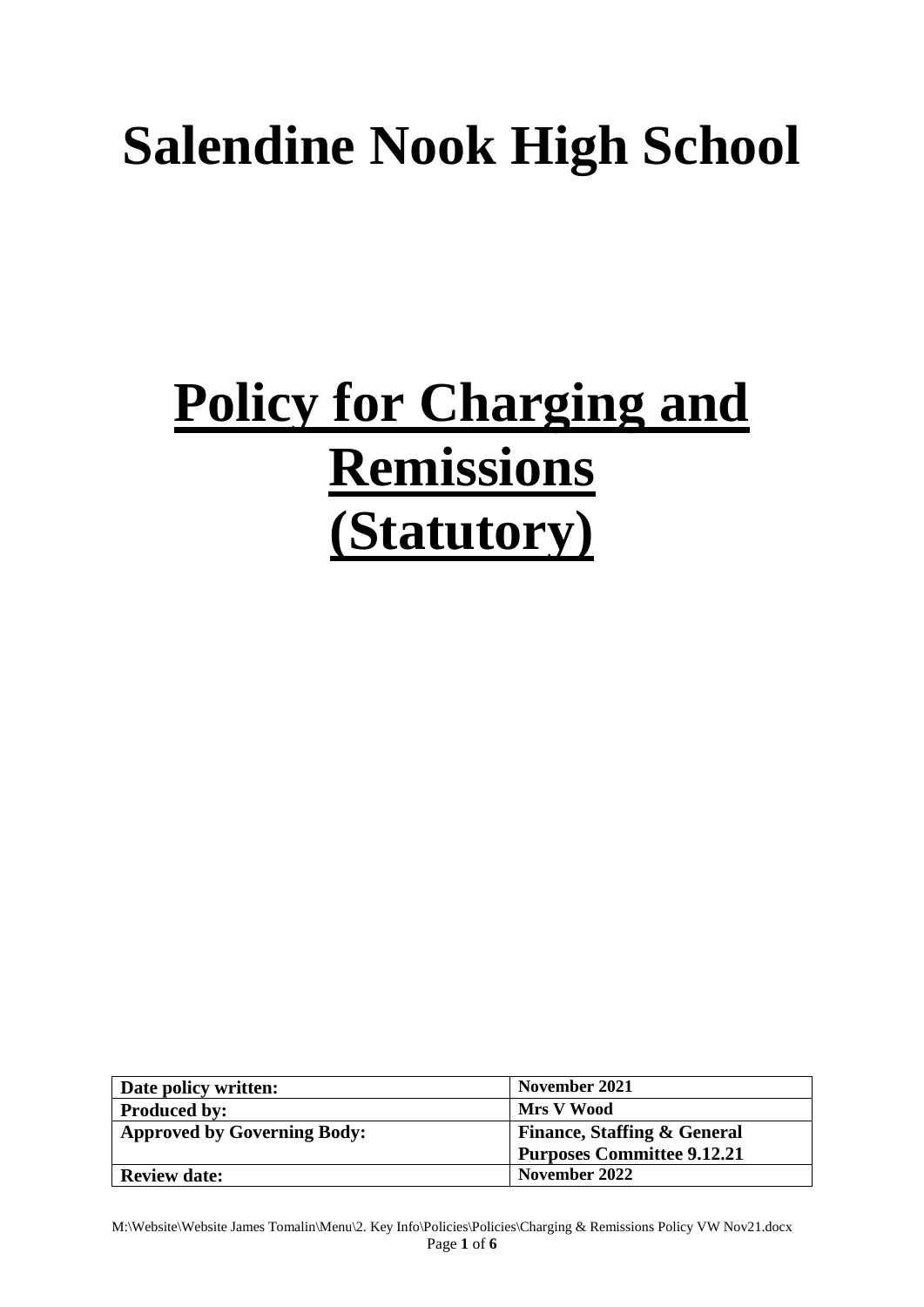## **Aims**

Our school aims to:

- Have robust, clear processes in place for charging and remissions
- Clearly set out the types of activity that can be charged for and when charges will be made

## **Legislation and Guidance**

Any charges made by the school must meet the advice from the Department for Education (DfE) on [charging for school activities](https://www.gov.uk/government/publications/charging-for-school-activities) and the Education Act 1996 sections 449-462 of which set out the law on charging for school activities in England.

This policy complies with our funding agreement and articles of association.

### **Definitions**

- **Charge**: a fee payable for specifically defined activities
- R**emission**: the cancellation of a charge which would normally be payable

### **Roles and Responsibilities**

### **The Governing Body**

The Governing Body has overall responsibility for approving and monitoring the implementation of the Charging and Remissions Policy, but has delegated this to the Finance, Staffing & General Purposes Committee.

### **Principal**

The Principal is responsible for ensuring staff are familiar with the Charging and Remissions Policy, and that it is being applied consistently.

### **Staff**

Staff are responsible for:

- Implementing the Charging and Remissions Policy consistently;
- Notifying the Principal of any specific circumstances which they are unsure about or where they are not certain if the policy applies.

The school will provide staff with appropriate training in relation to this policy and its implementation.

### **Parents**

Parents are expected to notify staff or the Principal of any concerns or queries regarding the Charging and Remissions Policy.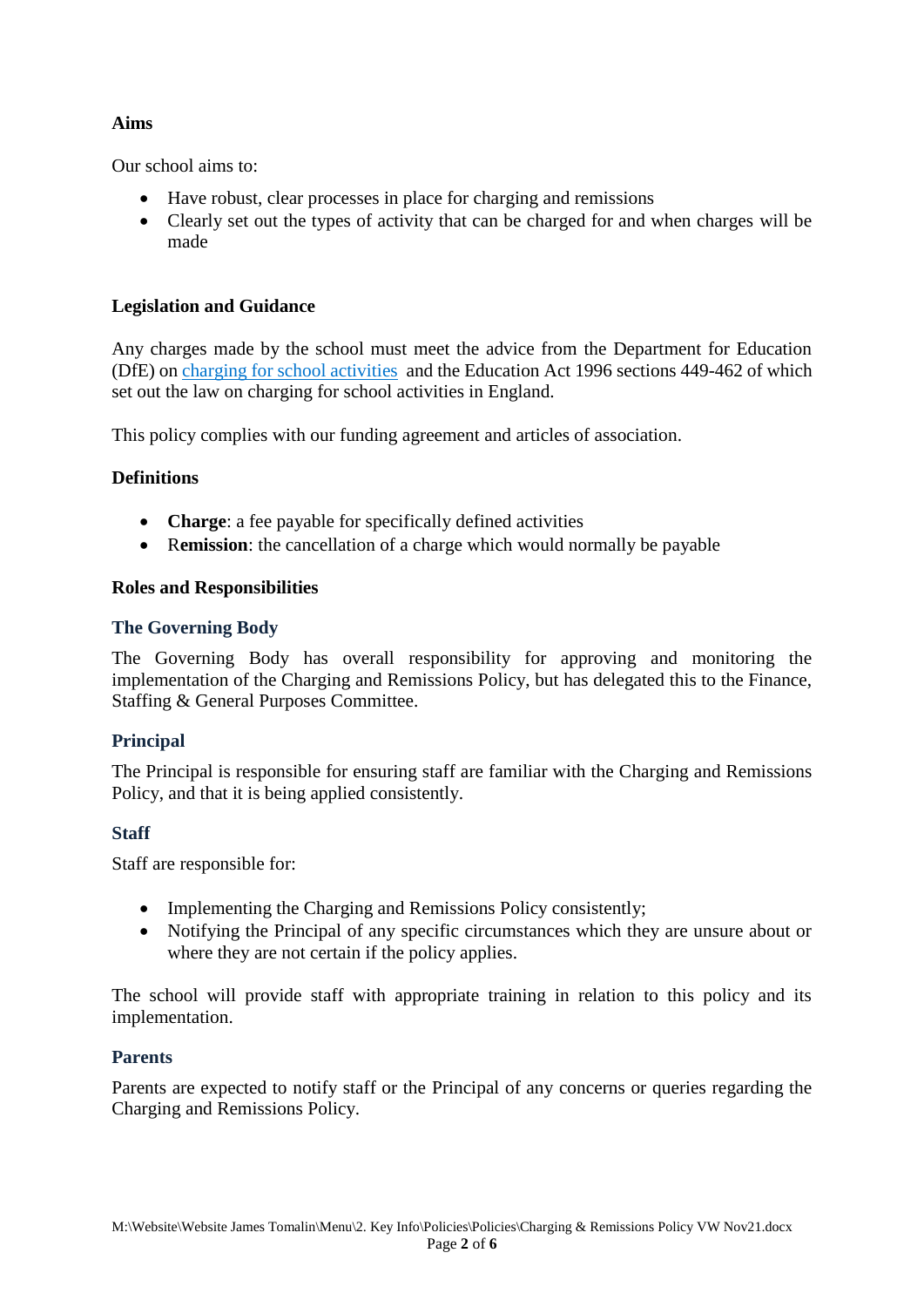#### **Where charges cannot be made**

Education in maintained schools should be free of charge. The governors endorse the guiding principles contained in the Act, in particular that no child should have his/her access to the curriculum limited by charges. The Governing Body may, however, request voluntary contributions from parents.

Neither pupil nor parents may be required to pay for any books, materials, instruments or other equipment for use in connection with education provided during school hours. However, it is sensible to encourage parental support in the purchase of such items should they wish. The school Governing Body cannot charge for:

- An admission application;
- education provided during school hours (including the supply of any material, books, instruments or other equipment);
- education provided outside school hours if it is part of the National Curriculum or part of a specification for a prescribed public examination that the pupil is being prepared for at the school, or part of religious education;
- Instrumental or vocal tuition, for pupils learning individually or in groups, unless the tuition is provided at the request of the pupil's parent
- entry for a prescribed examination, if the pupil has been prepared for it at the school; and
- examination  $re-sit(s)$  if the pupil is being prepared for the  $re-sit(s)$  at the school.

## **TRANSPORT**

- Transporting registered pupils to or from the school premises, where the local authority has a statutory obligation to provide transport;
- Transporting registered pupils to other premises where the Governing Body or local authority has arranged for pupils to be educated;
- Transport that enables a pupil to meet an examination requirement when he or she has been prepared for that examination at the school;
- Transport provided in connection with an educational visit during school hours. Please see Charges for School Trips, Visits and Activities and Optional Extras.

The school can charge for:

- any materials, books, instruments or equipment where the student's parent wishes him to own them;
- optional extras (see below); and
- music and vocal tuition in limited circumstances.

When calculating the cost of optional extras, an amount may be included in relation to:

- Any materials, books, instruments or equipment provided in connection with the optional extra;
- The cost of buildings and accommodation;
- Non-teaching staff;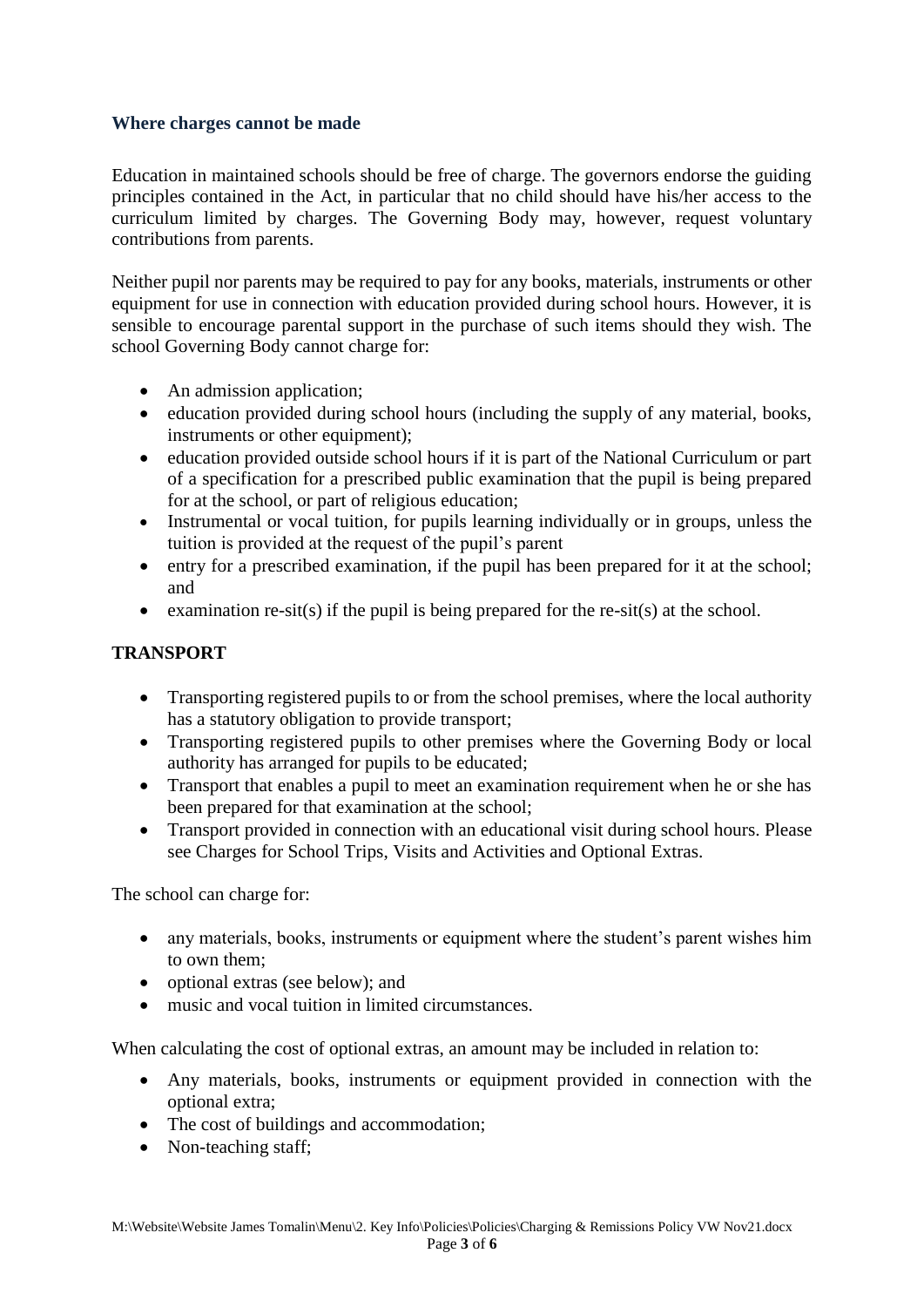- Teaching staff engaged under contracts for services purely to provide an optional extra (including supply teachers engaged specifically to provide the optional extra);
- The cost, or an appropriate proportion of the costs, for teaching staff employed to provide tuition in playing a musical instrument, or vocal tuition, where the tuition is an optional extra.

Any charge made in respect of individual pupils will not be greater than the actual cost of providing the optional extra activity, divided equally by the number of pupils participating.

Any charge will not include an element of subsidy for any other pupils who wish to take part in the activity but whose parents are unwilling or unable to pay the full charge.

In cases where a small proportion of the activity takes place during school hours, the charge cannot include the cost of alternative provision for those pupils who do not wish to participate.

Parental agreement is necessary for the provision of an optional extra which is to be charged for.

# **CHARGES FOR SCHOOL TRIPS, VISITS AND ACTIVITIES AND OPTIONAL EXTRAS**

The Governing Body recognises the valuable contribution that a wide range of activities, including school visits, residential experiences and clubs, can make towards all aspects of a pupil's education. The Governing Body would accordingly wish to promote and provide as far as possible such activities as part of a broad and balanced curriculum for the benefit of pupils of the school. The school will always aim to minimise the cost of trips, visits, activities and optional extras so as to ensure financial exclusion is not a barrier for our families.

The school may not impose a charge on parents for any visit or activity that occurs during school hours. A voluntary contribution may, however, be asked for. Parents should be made aware that the contribution is not compulsory and the children of parents who do not contribute will not be discriminated against or excluded from an activity if their parents are unwilling or unable to pay. The costs will be made clear and will not exceed the actual cost of providing the activity. A Business Case will be prepared showing estimated income and expenditure which must be approved by the Director of Finance & Resources.

Whilst it is reasonable to build in a small additional contribution to allow contingency for unexpected expense, parents should not be overcharged and no trip or activity should be planned to create a profit. Where profit is made, the monies should be divided up and returned to parents of those involved via ParentPay unless parents agree to donate the money to School Fund.

However, in the last resort if sufficient contributions cannot be raised and the shortfall cannot be made up, the visit or activity may have to be cancelled.

The school, may however, charge parents rather than ask for voluntary contributions for costs for residential visits or trips when it is deemed to be an 'optional extra'.

An optional extra:

- Falls wholly or mainly outside of school hours
- Does not form part of the National Curriculum
- Is not part of a syllabus towards a Prescribed Public Examination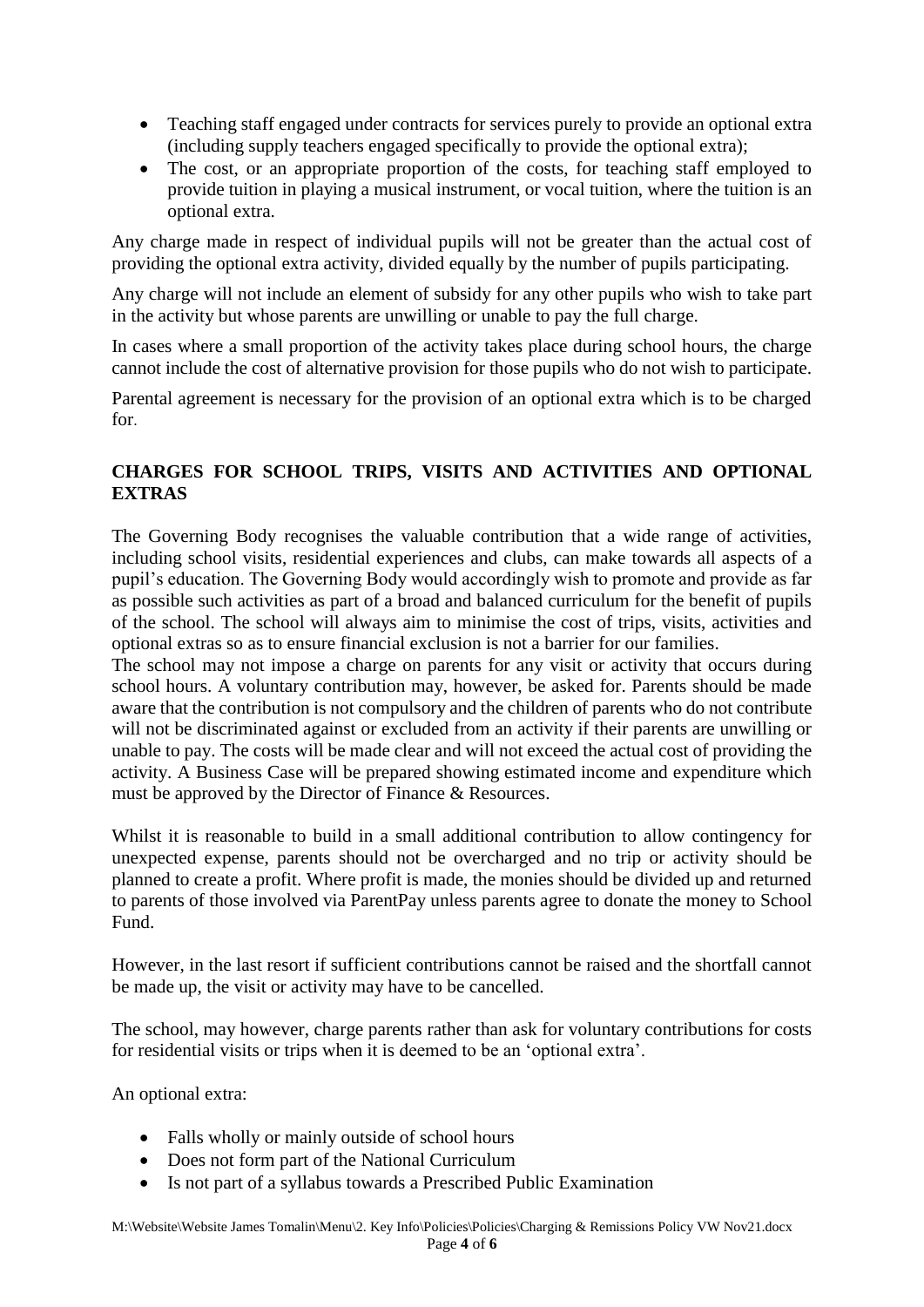• Is not in scope of statutory requirements relating to religious education

## *For example, under the above definition a skiing trip during the school holidays would be an optional extra*

The school will obtain the parents' agreement to meet the costs of an optional extra visit before it is planned in detail. Charging parents for an optional extra may **not** include an element of subsidy in respect of other pupils whose families do not meet the full charge.

Where costs are asked for and/or trips or activities are deemed to be an optional extra, all costs relating to the trip or activity should be included. This will include transport, accommodation, meals, activities, insurance costs and costs towards supply staff to cover for absent staff. Currently this will be up to a maximum of £50 per member of staff per day as required. Charges can also be made for extended day services offered to pupils (such as breakfast clubs, after-school clubs, tea and supervised homework sessions)

### **REMISSIONS**

Where the parents of a pupil are in receipt of Income Support, or any other government funded income-based allowance, the Governing Body may remit in full or part the cost of board and lodging for any residential activity the school organises for the pupil if the activity, which takes place within school hours is part of the curriculum.

Any other remission arrangements for a particular activity or pupil will be entirely at the discretion of the Principal. Any subsidy provided by the School will be met from the funds at its disposal.

# **MUSIC TUITION**

Individual tuition in the playing of a musical instrument is deemed not to be basic education and may always be subject to charges, unless part of an exam specification or National Curriculum requirement or for a Looked After Child.

# **PUBLIC EXAMINATIONS**

The school provides free entry for prescribed public examinations for all students who are on the school register. The school **will** make a charge for examination fees in the following circumstances:

- Examination re-sits (unless the decision to re-enter has been made by the school);
- Entry to a prescribed public examination for which the school has not prepared the student;
- Where a student, with his/her parents' agreement, is entered for a public examination against the recommendations of the school;
- Where a student fails without good reason to complete the examination requirements.

The school **will waive** the recovery of examination fees in certain circumstances. Examples of reasons accepted by the school are as follows: